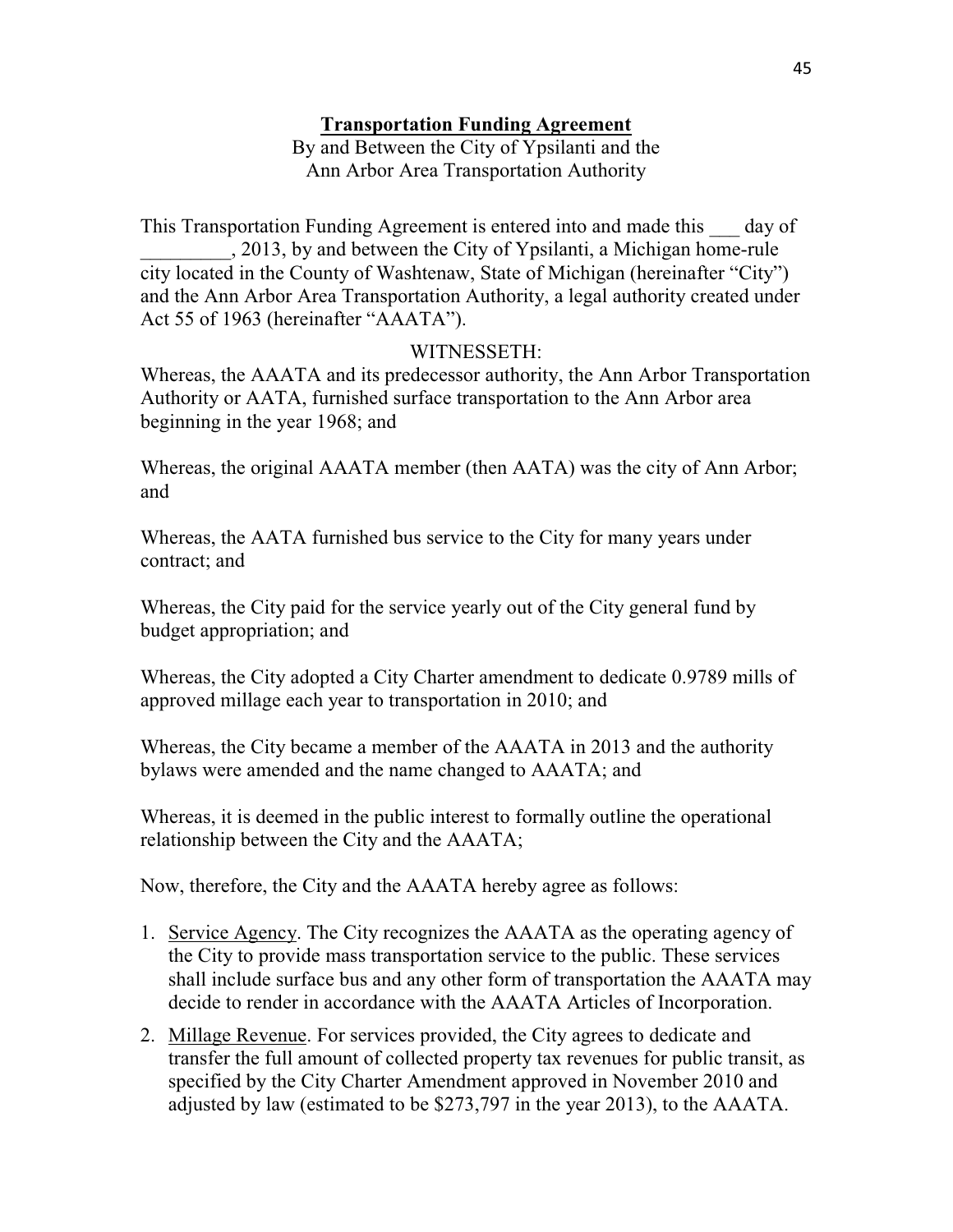The full amount of the property tax revenue from the public transit millage will be transferred to the AAATA in each year that the City Charter provides for the public transit millage, the City remains a member of AAATA, and that AAATA furnishes transportation services to the City.

- 3. General Municipal Services. The parties to this agreement recognize their mutual responsibility to the public to provide transportation services at the least possible cost. Accordingly, it is agreed that the following services may only be appropriately performed by the City:
	- a. Tax assessment, billing, collection, and receipting.
	- b. Review and coordination of public transit plans into the overall city planning process
	- c. Official City Clerk responsibilities and services for processing AAATA matters requiring City Council review or approval.

For these services, AAATA agrees to pay to the City 1.0% of the annual millage for transportation purposes at the time of collection of taxes. AAATA will undertake to evaluate additional required services annually, and to use City services where it is clearly established that this is the most economical and effective method of procuring them.

- 4. Budget. The AAATA will submit to the City Council each year its proposed budget for the ensuing fiscal year. Council may submit its recommendations or comments in writing to the AAATA within four weeks of receipt of the proposed budget by Council.
- 5. Audit. The AAATA will prepare and submit the results of a yearly audit of its finances by a certified public accountant to the City Council and the public.
- 6. Major Policy. On major, long-term decisions dealing with public policy actions of transpiration services, whether or not they represent financial expenditures, the AAATA will apprise City Council and solicit Council's advice prior to making the decision.
- 7. Reporting. To ensure that Council is kept apprised of the AAATA's activities, the AAATA will submit to Council, at least quarterly, a written report indicating its activities. This report will include such key elements as levels of ridership, budget variations, and other service level information.
- 8. Good Relations. Both the City and the AAATA recognize their obligation as public bodies to exist harmoniously for the public good. To the extent it is possible, disputes arising out of this agreement are to be resolved through discussions and negotiations by the two bodies.
- 9. Term. This agreement shall remain in force until mutually terminated or amended.